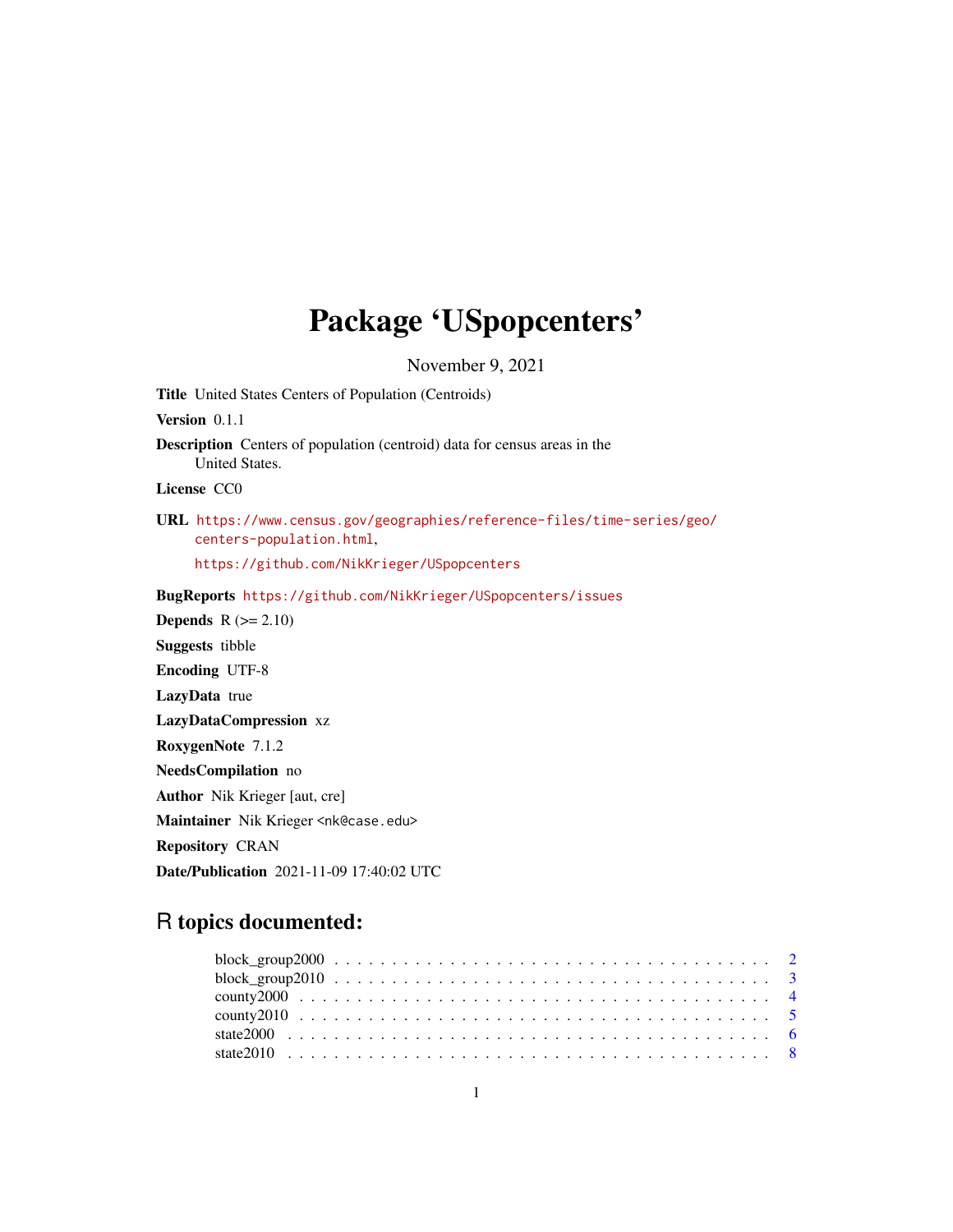<span id="page-1-0"></span>

| Index | $\overline{13}$ |  |
|-------|-----------------|--|
|       |                 |  |
|       |                 |  |
|       |                 |  |
|       |                 |  |

<span id="page-1-1"></span>block\_group2000 *Centers of population of US census tracts according to the 2000 census*

#### Description

A data set of the latitude and longitude coordinates of the centers of population (centroids) of census block groups in the US states plus the District of Columbia and Puerto Rico. Populations according to the 2000 decennial census are also included.

#### Usage

block\_group2000

#### Format

A [tibble](#page-0-0) with 211,267 rows and 7 variables:

STATEFP The two-digit GEOID of the state where the block group is located

- COUNTYFP The last three digits of the five-digit GEOID of the county where the block group is located
- TRACTCE The last six digits of the eleven-digit GEOID of the tract where the block group is located
- **BLKGRPCE** The last digit of the twelve-digit GEOID of the block group
- POPULATION The population of the block group
- LATITUDE The latitude coordinate of the center of population (centroid) of the block group (positive is north; negative is south)
- LONGITUDE The longitude coordinate of the center of population (centroid) of the block group (positive is east; negative is west)

#### Details

There are 707 block groups with a POPULATION of 0 and a missing value for both LATITUDE and LONGITUDE.

Unlike [county2000](#page-3-1), block\_group2000 does not contain data from American Samoa, Guam, the Northern Mariana Islands, or the US Virgin Islands.

The source data file in the [zip file](https://www2.census.gov/geo/docs/reference/cenpop2000/blkgrp/bg_popcen.zip) on the US census website has different column names than what its [data dictionary](https://www.census.gov/geographies/reference-files/time-series/geo/centers-population.2000.html) reports. The data dictionary's version of the column names were used, since they are consistent with the majority of the other data files and data dictionaries on the census website.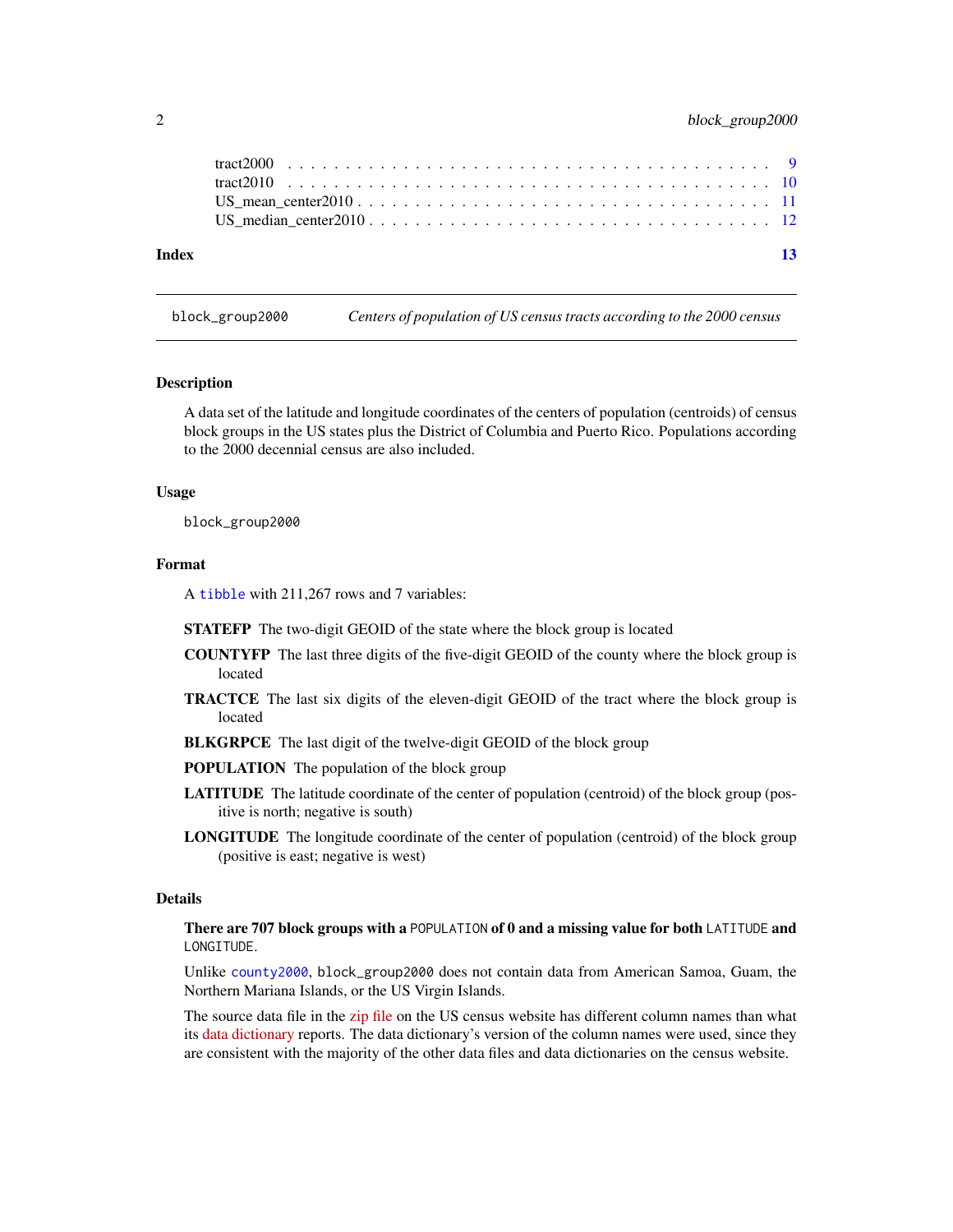#### <span id="page-2-0"></span>US census data terms of service

<https://www.census.gov/data/developers/about/terms-of-service.html>

#### Source

The source file is in the .zip file at [https://www2.census.gov/geo/docs/reference/cenpop2000](https://www2.census.gov/geo/docs/reference/cenpop2000/blkgrp/bg_popcen.zip)/ [blkgrp/bg\\_popcen.zip](https://www2.census.gov/geo/docs/reference/cenpop2000/blkgrp/bg_popcen.zip). The 2000 center of population info page is at [https://www.census.](https://www.census.gov/geographies/reference-files/time-series/geo/centers-population.2000.html) [gov/geographies/reference-files/time-series/geo/centers-population.2000.html](https://www.census.gov/geographies/reference-files/time-series/geo/centers-population.2000.html)

#### See Also

Other 2000 census centers of population: [state2000](#page-5-1); [county2000](#page-3-1); [tract2000](#page-8-1)

2010 census centers of population: [state2010](#page-7-1); [county2010](#page-4-1); [tract2010](#page-9-1); [block\\_group2010](#page-2-1); [US\\_mean\\_center2010](#page-10-1); [US\\_median\\_center2010](#page-11-1)

#### Examples

block\_group2000

<span id="page-2-1"></span>

| block_group2010 | Centers of population of US census block groups according to the 2010 |
|-----------------|-----------------------------------------------------------------------|
|                 | census                                                                |

#### Description

A data set of the latitude and longitude coordinates of the centers of population (centroids) of census block groups in the US states plus the District of Columbia and Puerto Rico. Populations according to the 2010 decennial census are also included.

#### Usage

block\_group2010

#### Format

A [tibble](#page-0-0) with 220,334 rows and 7 variables:

STATEFP The two-digit GEOID of the state where the block group is located

- COUNTYFP The last three digits of the five-digit GEOID of the county where the block group is located
- TRACTCE The last six digits of the eleven-digit GEOID of the tract where the block group is located

BLKGRPCE The last digit of the twelve-digit GEOID of the block group

POPULATION The population of the block group

- LATITUDE The latitude coordinate of the center of population (centroid) of the block group (positive is north; negative is south)
- LONGITUDE The longitude coordinate of the center of population (centroid) of the block group (positive is east; negative is west)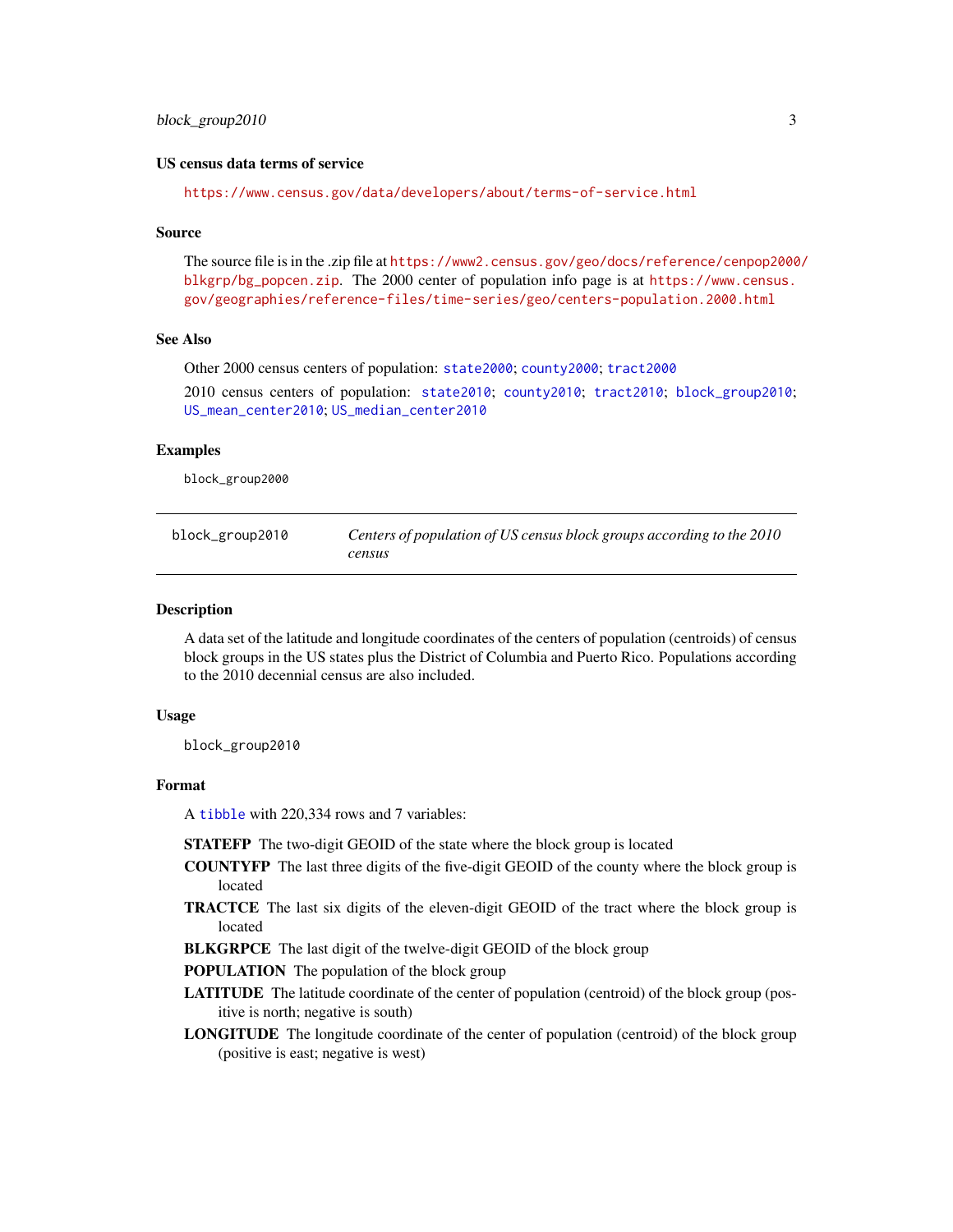#### <span id="page-3-0"></span>US census data terms of service

<https://www.census.gov/data/developers/about/terms-of-service.html>

#### Source

The source file is at [https://www2.census.gov/geo/docs/reference/cenpop2010/blkgrp/](https://www2.census.gov/geo/docs/reference/cenpop2010/blkgrp/CenPop2010_Mean_BG.txt) [CenPop2010\\_Mean\\_BG.txt](https://www2.census.gov/geo/docs/reference/cenpop2010/blkgrp/CenPop2010_Mean_BG.txt) The 2010 center of population info page is at [https://www.census.](https://www.census.gov/geographies/reference-files/time-series/geo/centers-population.2010.html) [gov/geographies/reference-files/time-series/geo/centers-population.2010.html](https://www.census.gov/geographies/reference-files/time-series/geo/centers-population.2010.html)

#### See Also

Other 2010 census centers of population: [state2010](#page-7-1); [county2010](#page-4-1); [tract2010](#page-9-1); [US\\_mean\\_center2010](#page-10-1); [US\\_median\\_center2010](#page-11-1)

2000 census centers of population: [state2000](#page-5-1); [county2000](#page-3-1); [tract2000](#page-8-1); [block\\_group2000](#page-1-1)

#### Examples

block\_group2010

<span id="page-3-1"></span>county2000 *Centers of population of US counties according to the 2000 census*

#### Description

A data set of the latitude and longitude coordinates of the centers of population (centroids) of counties (and county equivalents) in the US states plus the District of Columbia, Puerto Rico, American Samoa, Guam, the Northern Mariana Islands, and the US Virgin Islands. Populations according to the 2000 decennial census are also included.

#### Usage

county2000

#### Format

A [tibble](#page-0-0) with 3,232 rows and 6 variables:

STATEFP The two-digit GEOID of the state where the county is located

COUNTYFP The last three digits of the five-digit GEOID of the county

COUNAME The name of the county

POPULATION The population of the county

- LATITUDE The latitude coordinate of the center of population (centroid) of the county (positive is north; negative is south)
- LONGITUDE The longitude coordinate of the center of population (centroid) of the county (positive is east; negative is west)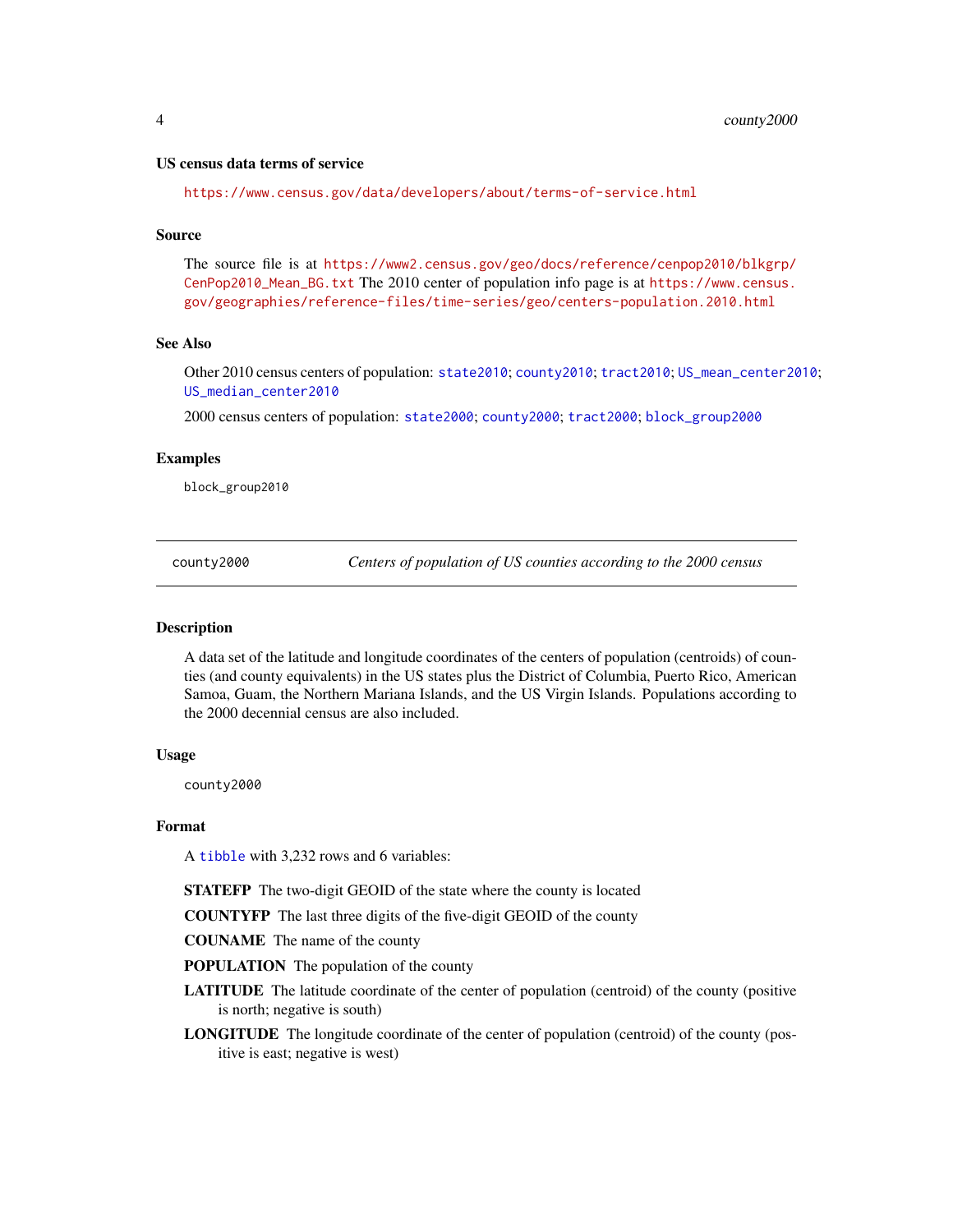#### <span id="page-4-0"></span>county2010 5

#### Details

This had to be stitched together from separate state files.

Unlike [county2010](#page-4-1), county2000 contains data from American Samoa, Guam, the Northern Mariana Islands, and the US Virgin Islands. Also unlike [county2010](#page-4-1), county2000 does not contain the STNAME (state name) column.

#### US census data terms of service

<https://www.census.gov/data/developers/about/terms-of-service.html>

#### Source

The individual state source files are at [https://www2.census.gov/geo/docs/reference/cenpop2](https://www2.census.gov/geo/docs/reference/cenpop2000/county/)000/ [county/](https://www2.census.gov/geo/docs/reference/cenpop2000/county/). The 2000 center of population info page is at [https://www.census.gov/geographies/](https://www.census.gov/geographies/reference-files/time-series/geo/centers-population.2000.html) [reference-files/time-series/geo/centers-population.2000.html](https://www.census.gov/geographies/reference-files/time-series/geo/centers-population.2000.html)

#### See Also

Other 2000 census centers of population: [state2000](#page-5-1); [tract2000](#page-8-1); [block\\_group2000](#page-1-1)

2010 census centers of population: [state2010](#page-7-1); [county2010](#page-4-1); [tract2010](#page-9-1); [block\\_group2010](#page-2-1); [US\\_mean\\_center2010](#page-10-1); [US\\_median\\_center2010](#page-11-1)

#### Examples

county2000

<span id="page-4-1"></span>county2010 *Centers of population of US counties according to the 2010 census*

#### Description

A data set of the latitude and longitude coordinates of the centers of population (centroids) of counties (and county equivalents) in the US states plus the District of Columbia and Puerto Rico. Populations according to the 2010 decennial census are also included.

#### Usage

county2010

#### Format

A [tibble](#page-0-0) with 3,221 rows and 7 variables:

STATEFP The two-digit GEOID of the state where the county is located

COUNTYFP The last three digits of the five-digit GEOID of the county

COUNAME The name of the county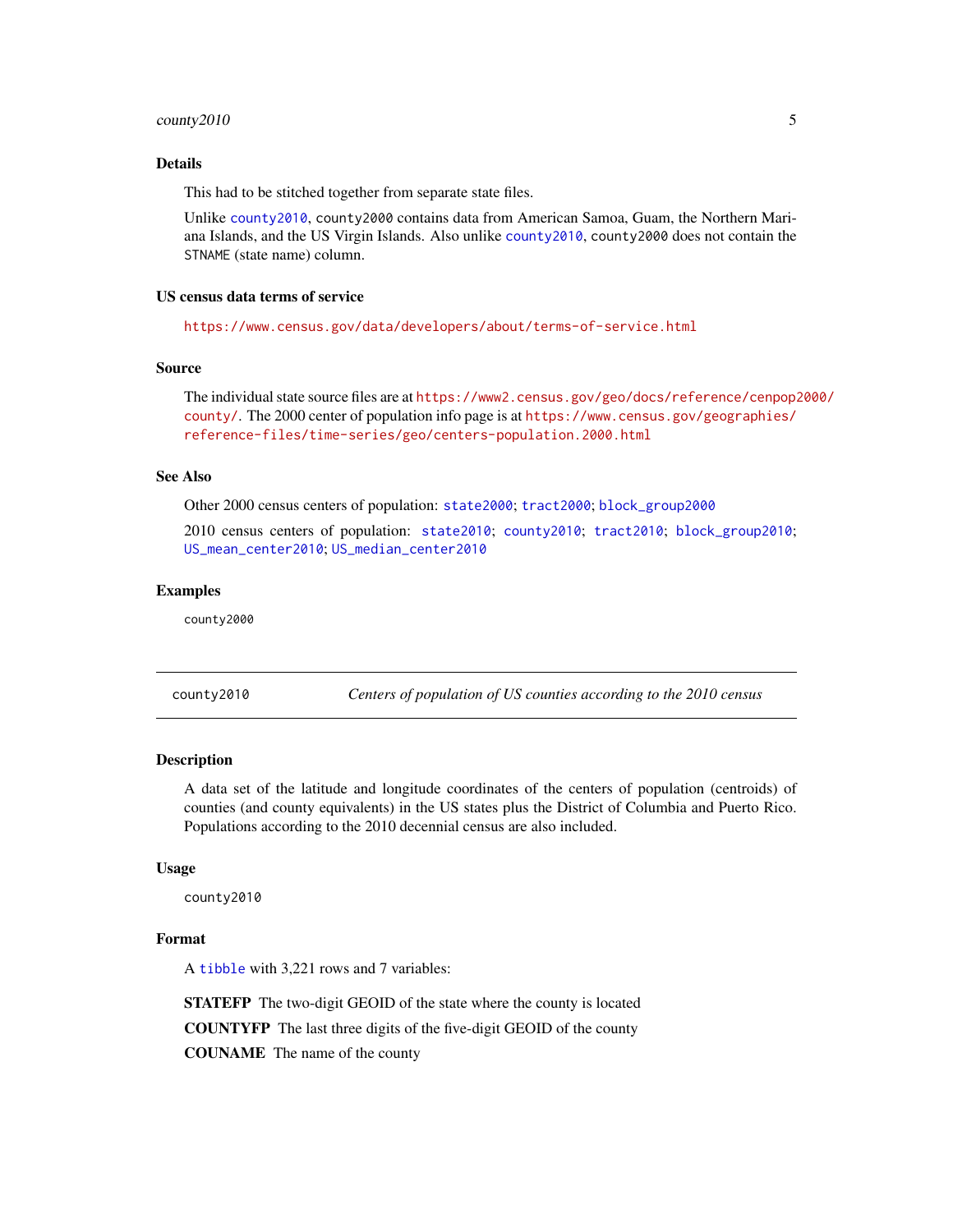<span id="page-5-0"></span>STNAME The name of the state where the county is located

POPULATION The population of the county

- LATITUDE The latitude coordinate of the center of population (centroid) of the county (positive is north; negative is south)
- LONGITUDE The longitude coordinate of the center of population (centroid) of the county (positive is east; negative is west)

#### Details

Unlike [county2000](#page-3-1), county2010 does not contain data from American Samoa, Guam, the Northern Mariana Islands, or the US Virgin Islands. Also unlike [county2010](#page-4-1), it contains the the state name column STNAME.

#### US census data terms of service

<https://www.census.gov/data/developers/about/terms-of-service.html>

#### Source

The source file is at [https://www2.census.gov/geo/docs/reference/cenpop2010/county/](https://www2.census.gov/geo/docs/reference/cenpop2010/county/CenPop2010_Mean_CO.txt) [CenPop2010\\_Mean\\_CO.txt](https://www2.census.gov/geo/docs/reference/cenpop2010/county/CenPop2010_Mean_CO.txt) The 2010 center of population info page is at [https://www.census.](https://www.census.gov/geographies/reference-files/time-series/geo/centers-population.2010.html) [gov/geographies/reference-files/time-series/geo/centers-population.2010.html](https://www.census.gov/geographies/reference-files/time-series/geo/centers-population.2010.html)

#### See Also

Other 2010 census centers of population: [state2010](#page-7-1); [tract2010](#page-9-1); [block\\_group2010](#page-2-1); [US\\_mean\\_center2010](#page-10-1); [US\\_median\\_center2010](#page-11-1)

2000 census centers of population: [state2000](#page-5-1); [county2000](#page-3-1); [tract2000](#page-8-1); [block\\_group2000](#page-1-1)

#### Examples

county2010

<span id="page-5-1"></span>state2000 *Centers of population of US states according to the 2000 census*

#### **Description**

A data set of the latitude and longitude coordinates of the centers of population (centroids) of the US states plus the District of Columbia. Populations according to the 2000 decennial census are also included.

#### Usage

state2000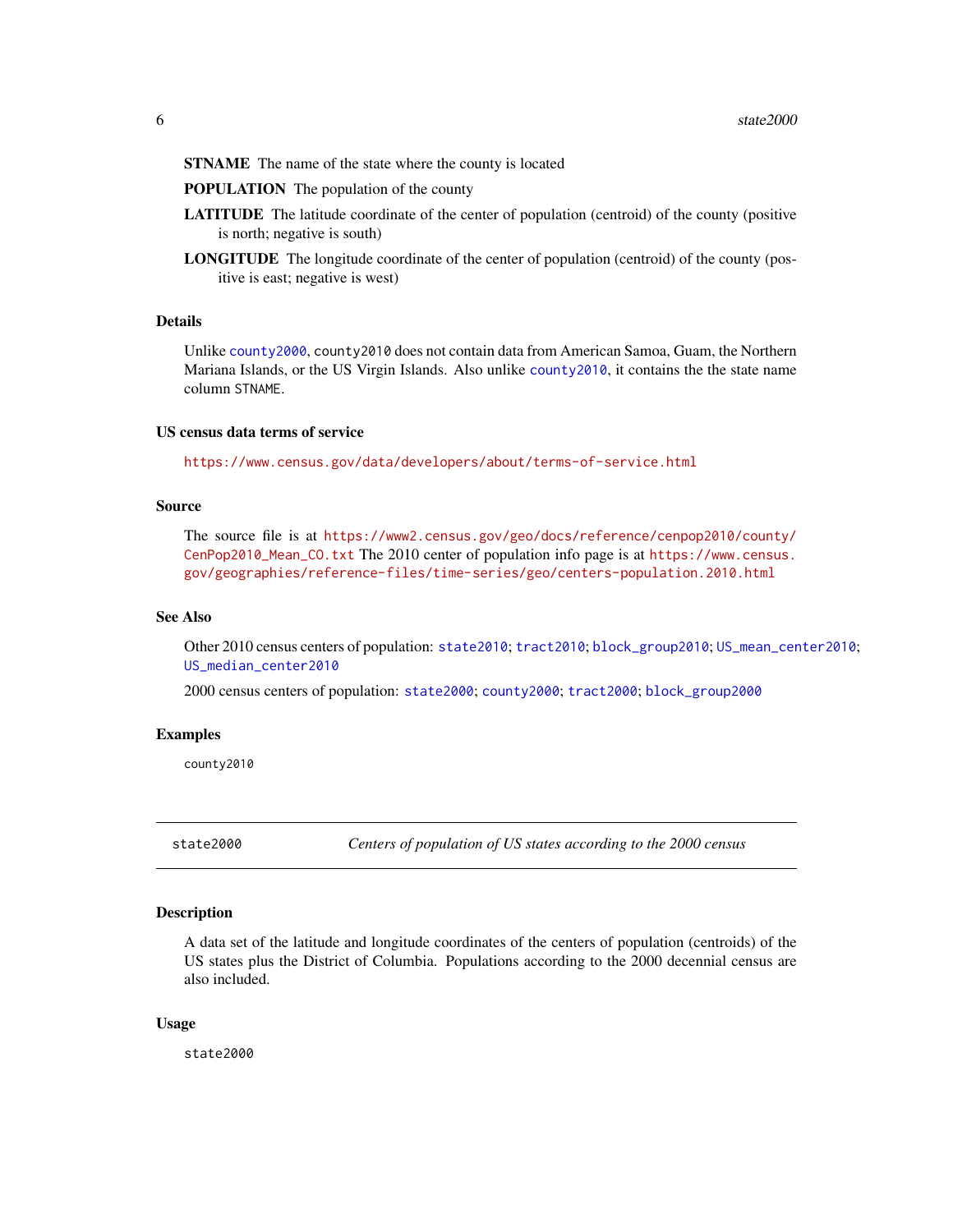#### <span id="page-6-0"></span>state2000 7

### Format

A [tibble](#page-0-0) with 51 rows and 5 columns

- STATEFP The two-digit GEOID of the state
- STNAME The name of the state
- POPULATION The population of the state
- LATITUDE The latitude coordinate of the center of population (centroid) of the state (positive is north; negative is south)
- LONGITUDE The longitude coordinate of the center of population (centroid) of the state (positive is east; negative is west)

#### Details

Note that this does not contain Puerto Rico's data, unlike [state2010](#page-7-1).

Also, unlike [county2000](#page-3-1), state2000 does not contain data from Puerto Rico, American Samoa, Guam, the Northern Mariana Islands, or the US Virgin Islands.

The [source data file](https://www2.census.gov/geo/docs/reference/cenpop2000/statecenters.txt) on the US census website has different column names than what its [data dictio](https://www.census.gov/geographies/reference-files/time-series/geo/centers-population.2000.html)[nary](https://www.census.gov/geographies/reference-files/time-series/geo/centers-population.2000.html) reports. The data dictionary's version of the column names were used, since they are consistent with the majority of the other data files and data dictionaries on the census website.

#### US census data terms of service

<https://www.census.gov/data/developers/about/terms-of-service.html>

#### Source

The source file is at [https://www2.census.gov/geo/docs/reference/cenpop2000/statecente](https://www2.census.gov/geo/docs/reference/cenpop2000/statecenters.txt)rs. [txt](https://www2.census.gov/geo/docs/reference/cenpop2000/statecenters.txt). The 2000 center of population info page is at [https://www.census.gov/geographies/](https://www.census.gov/geographies/reference-files/time-series/geo/centers-population.2000.html) [reference-files/time-series/geo/centers-population.2000.html](https://www.census.gov/geographies/reference-files/time-series/geo/centers-population.2000.html)

#### See Also

Other 2000 census centers of population: [county2000](#page-3-1); [tract2000](#page-8-1); [block\\_group2000](#page-1-1);

2010 census centers of population: [state2010](#page-7-1); [county2010](#page-4-1); [tract2010](#page-9-1); [block\\_group2010](#page-2-1); [US\\_mean\\_center2010](#page-10-1); [US\\_median\\_center2010](#page-11-1)

### Examples

state2000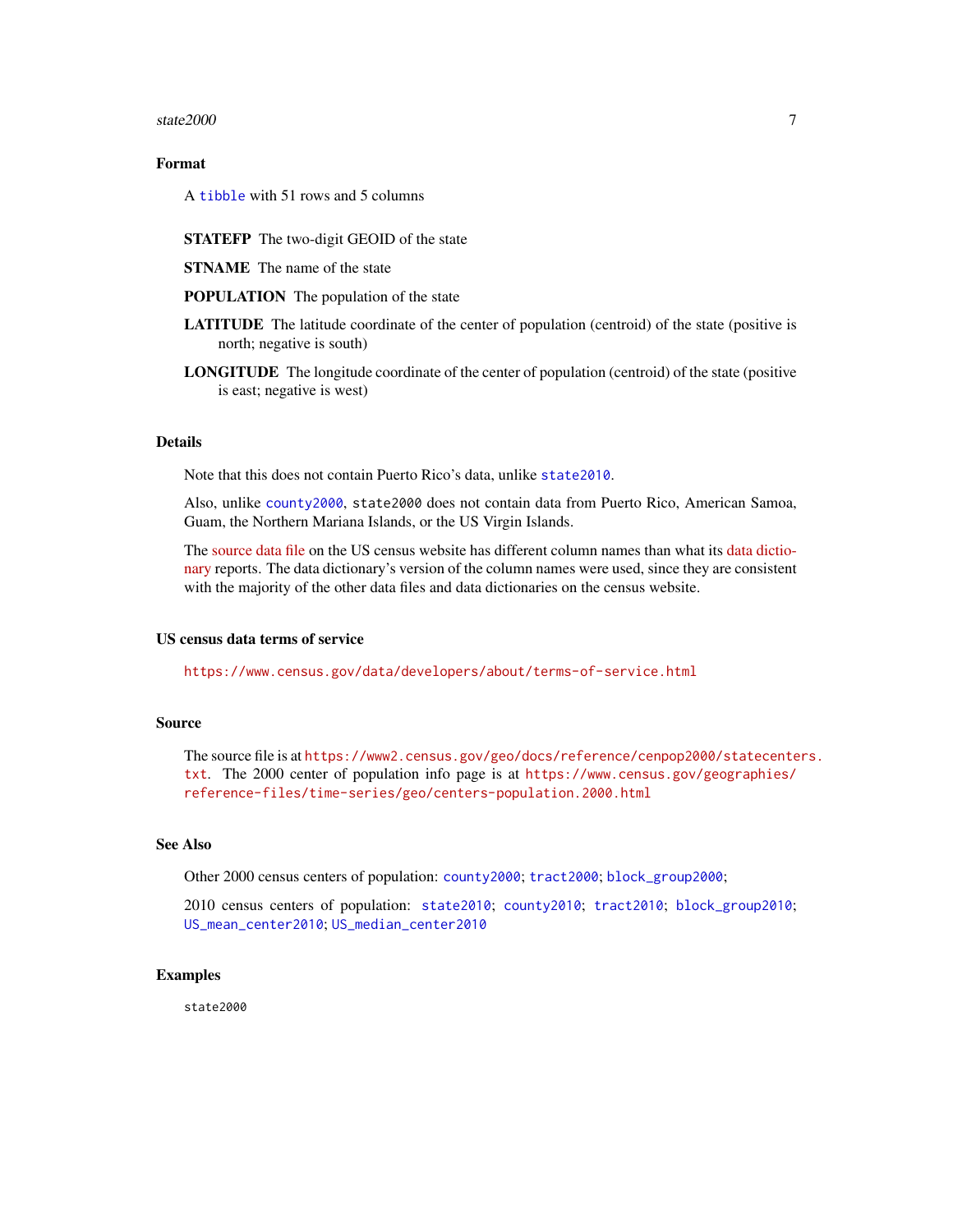#### <span id="page-7-1"></span><span id="page-7-0"></span>Description

A data set of the latitude and longitude coordinates of the centers of population (centroids) of the US states plus the District of Columbia and Puerto Rico. Populations according to the 2010 decennial census are also included.

#### Usage

state2010

#### Format

A [tibble](#page-0-0) with 52 rows and 5 columns

STATEFP The two-digit GEOID of the state

STNAME The name of the state

POPULATION The population of the state

- LATITUDE The latitude coordinate of the center of population (centroid) of the state (positive is north; negative is south)
- LONGITUDE The longitude coordinate of the center of population (centroid) of the state (positive is east; negative is west)

#### Details

Note that this contains Puerto Rico data, unlike [state2000](#page-5-1).

#### US census data terms of service

<https://www.census.gov/data/developers/about/terms-of-service.html>

#### Source

The source file is at [https://www2.census.gov/geo/docs/reference/cenpop2010/CenPop2010](https://www2.census.gov/geo/docs/reference/cenpop2010/CenPop2010_Mean_ST.txt)\_ [Mean\\_ST.txt](https://www2.census.gov/geo/docs/reference/cenpop2010/CenPop2010_Mean_ST.txt). The 2010 center of population info page is at [https://www.census.gov/geographi](https://www.census.gov/geographies/reference-files/time-series/geo/centers-population.2010.html)es/ [reference-files/time-series/geo/centers-population.2010.html](https://www.census.gov/geographies/reference-files/time-series/geo/centers-population.2010.html)

#### See Also

Other 2010 census centers of population: [county2010](#page-4-1); [tract2010](#page-9-1); [block\\_group2010](#page-2-1); [US\\_mean\\_center2010](#page-10-1); [US\\_median\\_center2010](#page-11-1)

2000 census centers of population: [state2000](#page-5-1); [county2000](#page-3-1); [tract2000](#page-8-1); [block\\_group2000](#page-1-1)

#### Examples

state2010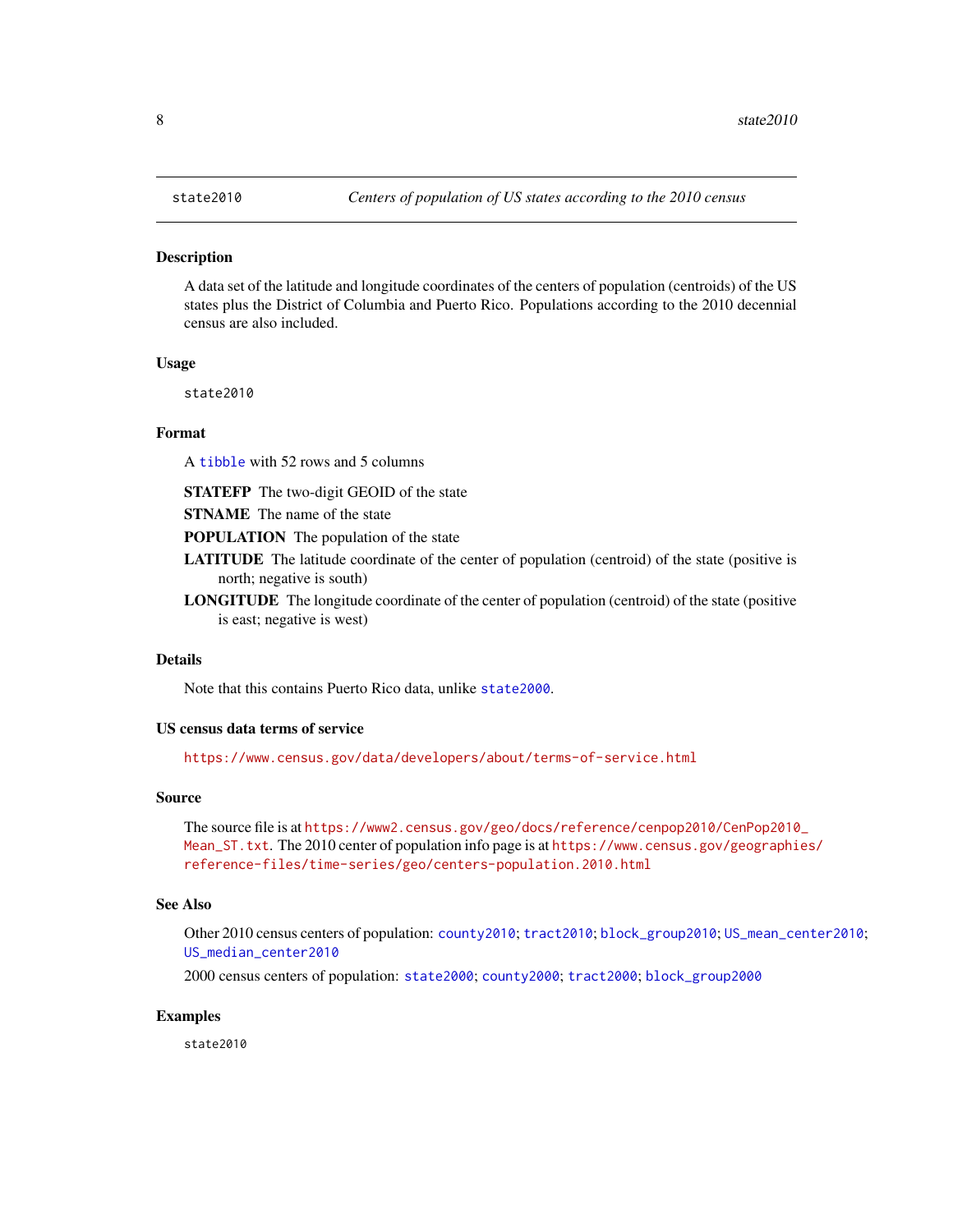#### <span id="page-8-1"></span><span id="page-8-0"></span>**Description**

A data set of the latitude and longitude coordinates of the centers of population (centroids) of census tracts in the US states plus the District of Columbia and Puerto Rico. Populations according to the 2000 decennial census are also included.

#### Usage

tract2000

#### Format

A [tibble](#page-0-0) with 66,304 rows and 6 variables:

STATEFP The two-digit GEOID of the state where the tract is located

COUNTYFP The last three digits of the five-digit GEOID of the tract

TRACTCE The last six digits of the eleven-digit GEOID of the tract

POPULATION The population of the tract

- LATITUDE The latitude coordinate of the center of population (centroid) of the tract (positive is north; negative is south)
- LONGITUDE The longitude coordinate of the center of population (centroid) of the tract (positive is east; negative is west)

#### Details

There are 307 tracts with a POPULATION of 0 and a missing value for both LATITUDE and LONGITUDE.

Unlike [county2000](#page-3-1), tract2000 does not contain data from American Samoa, Guam, the Northern Mariana Islands, or the US Virgin Islands.

#### US census data terms of service

<https://www.census.gov/data/developers/about/terms-of-service.html>

#### Source

The source file is at [https://www2.census.gov/geo/docs/reference/cenpop2000/tract/trac](https://www2.census.gov/geo/docs/reference/cenpop2000/tract/tract_pop.txt)t\_ [pop.txt](https://www2.census.gov/geo/docs/reference/cenpop2000/tract/tract_pop.txt). The 2000 center of population info page is at [https://www.census.gov/geographies/](https://www.census.gov/geographies/reference-files/time-series/geo/centers-population.2000.html) [reference-files/time-series/geo/centers-population.2000.html](https://www.census.gov/geographies/reference-files/time-series/geo/centers-population.2000.html)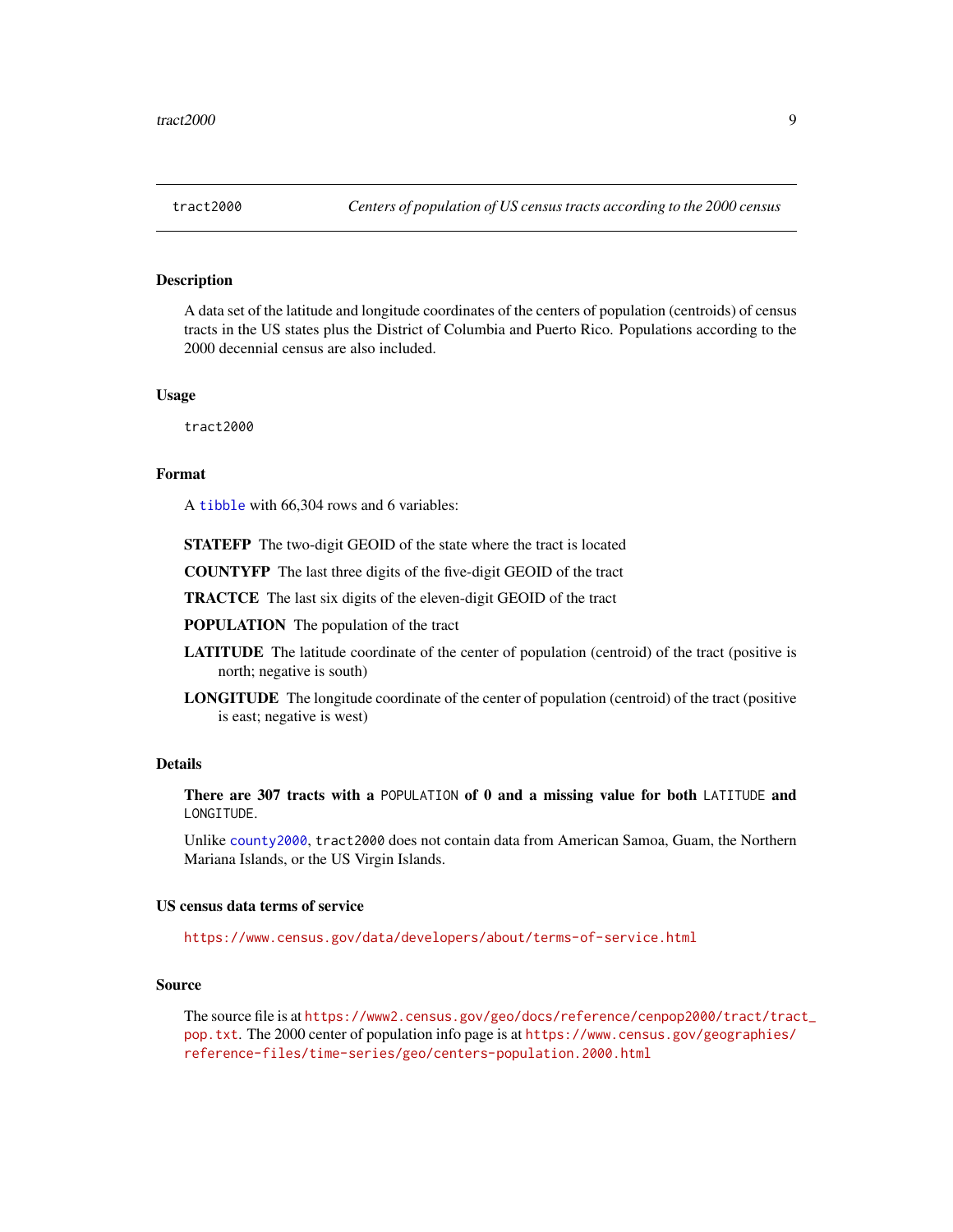#### <span id="page-9-0"></span>See Also

Other 2000 census centers of population: [state2000](#page-5-1); [county2000](#page-3-1); [block\\_group2000](#page-1-1)

2010 census centers of population: [state2010](#page-7-1); [county2010](#page-4-1); [tract2010](#page-9-1); [block\\_group2010](#page-2-1); [US\\_mean\\_center2010](#page-10-1); [US\\_median\\_center2010](#page-11-1)

#### Examples

tract2000

<span id="page-9-1"></span>tract2010 *Centers of population of US census tracts according to the 2010 census*

#### **Description**

A data set of the latitude and longitude coordinates of the centers of population (centroids) of census tracts in the US states plus the District of Columbia and Puerto Rico. Populations according to the 2010 decennial census are also included.

#### Usage

tract2010

#### Format

A [tibble](#page-0-0) with 74,002 rows and 6 variables:

STATEFP The two-digit GEOID of the state where the tract is located

COUNTYFP The last three digits of the five-digit GEOID of the county where the tract is located

TRACTCE The last six digits of the eleven-digit GEOID of the tract

POPULATION The population of the tract

- LATITUDE The latitude coordinate of the center of population (centroid) of the tract (positive is north; negative is south)
- LONGITUDE The longitude coordinate of the center of population (centroid) of the tract (positive is east; negative is west)

#### US census data terms of service

<https://www.census.gov/data/developers/about/terms-of-service.html>

#### Source

The source file is at [https://www2.census.gov/geo/docs/reference/cenpop2010/tract/CenP](https://www2.census.gov/geo/docs/reference/cenpop2010/tract/CenPop2010_Mean_TR.txt)op2010\_ [Mean\\_TR.txt](https://www2.census.gov/geo/docs/reference/cenpop2010/tract/CenPop2010_Mean_TR.txt) The 2010 center of population info page is at [https://www.census.gov/geographie](https://www.census.gov/geographies/reference-files/time-series/geo/centers-population.2010.html)s/ [reference-files/time-series/geo/centers-population.2010.html](https://www.census.gov/geographies/reference-files/time-series/geo/centers-population.2010.html)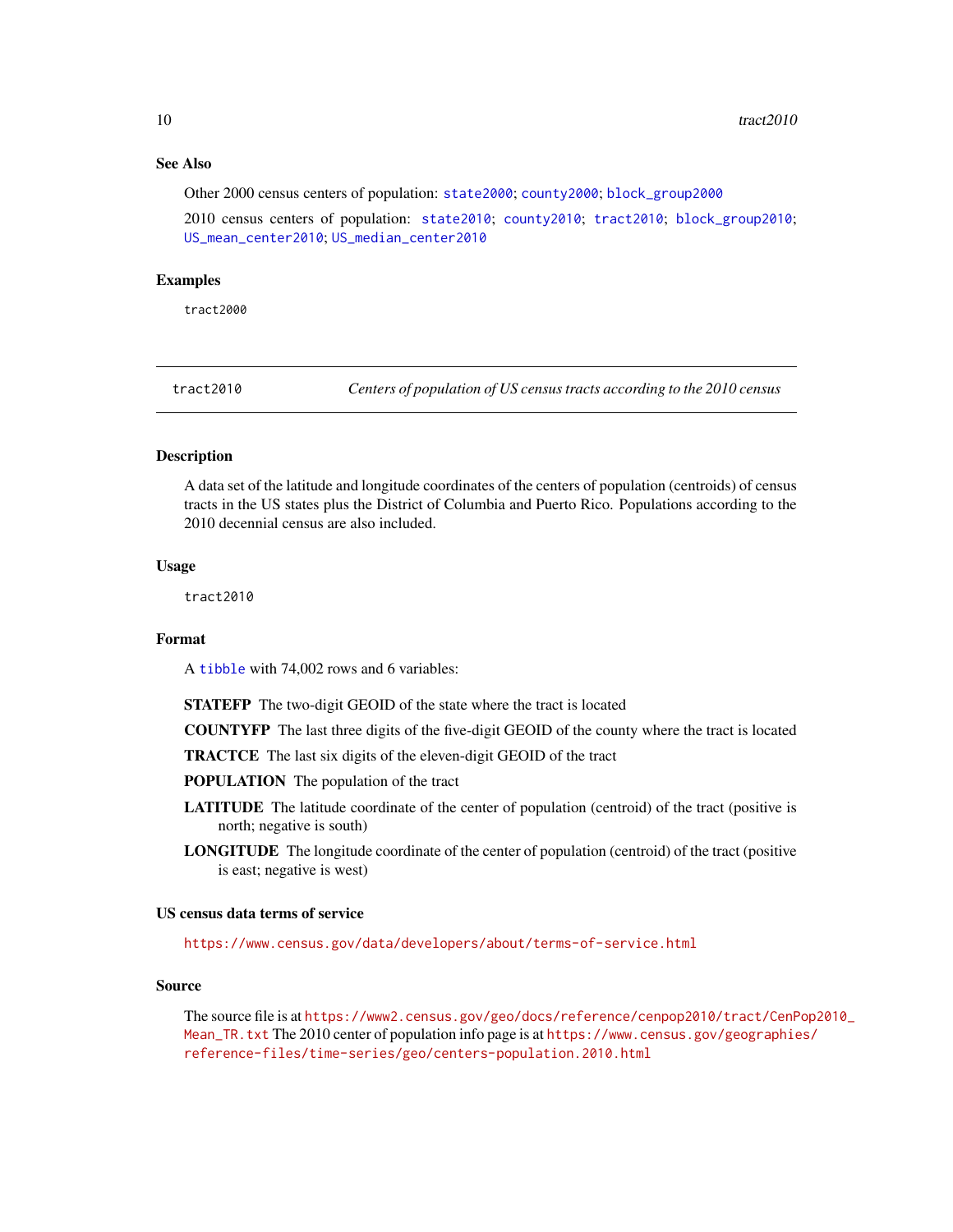#### <span id="page-10-0"></span>See Also

Other 2010 census centers of population: [state2010](#page-7-1); [county2010](#page-4-1); [block\\_group2010](#page-2-1); [US\\_mean\\_center2010](#page-10-1); [US\\_median\\_center2010](#page-11-1)

2000 census centers of population: [state2000](#page-5-1); [county2000](#page-3-1); [tract2000](#page-8-1); [block\\_group2000](#page-1-1)

#### Examples

tract2010

<span id="page-10-1"></span>US\_mean\_center2010 Mean *center of population of the US according to the 2010 census*

#### **Description**

A data set of the latitude and longitude coordinates of the mean center of population (centroid) of the United States. The total US populations according to the 2010 decennial census is also included.

#### Usage

US\_mean\_center2010

#### Format

A [tibble](#page-0-0) with 1 row and 3 columns

#### POPULATION The population of the US

- LATITUDE The latitude coordinate of the mean center of population (centroid) of the US (positive is north; negative is south)
- LONGITUDE The longitude coordinate of the mean center of population (centroid) of the US (positive is east; negative is west)

#### US census data terms of service

<https://www.census.gov/data/developers/about/terms-of-service.html>

#### Source

The source file is at [https://www2.census.gov/geo/docs/reference/cenpop2010/CenPop2010](https://www2.census.gov/geo/docs/reference/cenpop2010/CenPop2010_Mean_US.txt)\_ [Mean\\_US.txt](https://www2.census.gov/geo/docs/reference/cenpop2010/CenPop2010_Mean_US.txt). The 2010 center of population info page is at [https://www.census.gov/geographi](https://www.census.gov/geographies/reference-files/time-series/geo/centers-population.2010.html)es/ [reference-files/time-series/geo/centers-population.2010.html](https://www.census.gov/geographies/reference-files/time-series/geo/centers-population.2010.html)

#### See Also

Median center of population of the US: [US\\_median\\_center2010](#page-11-1)

Other 2010 census centers of population: [state2010](#page-7-1); [county2010](#page-4-1); [tract2010](#page-9-1); [block\\_group2010](#page-2-1) 2000 census centers of population: [state2000](#page-5-1); [county2000](#page-3-1); [tract2000](#page-8-1); [block\\_group2000](#page-1-1)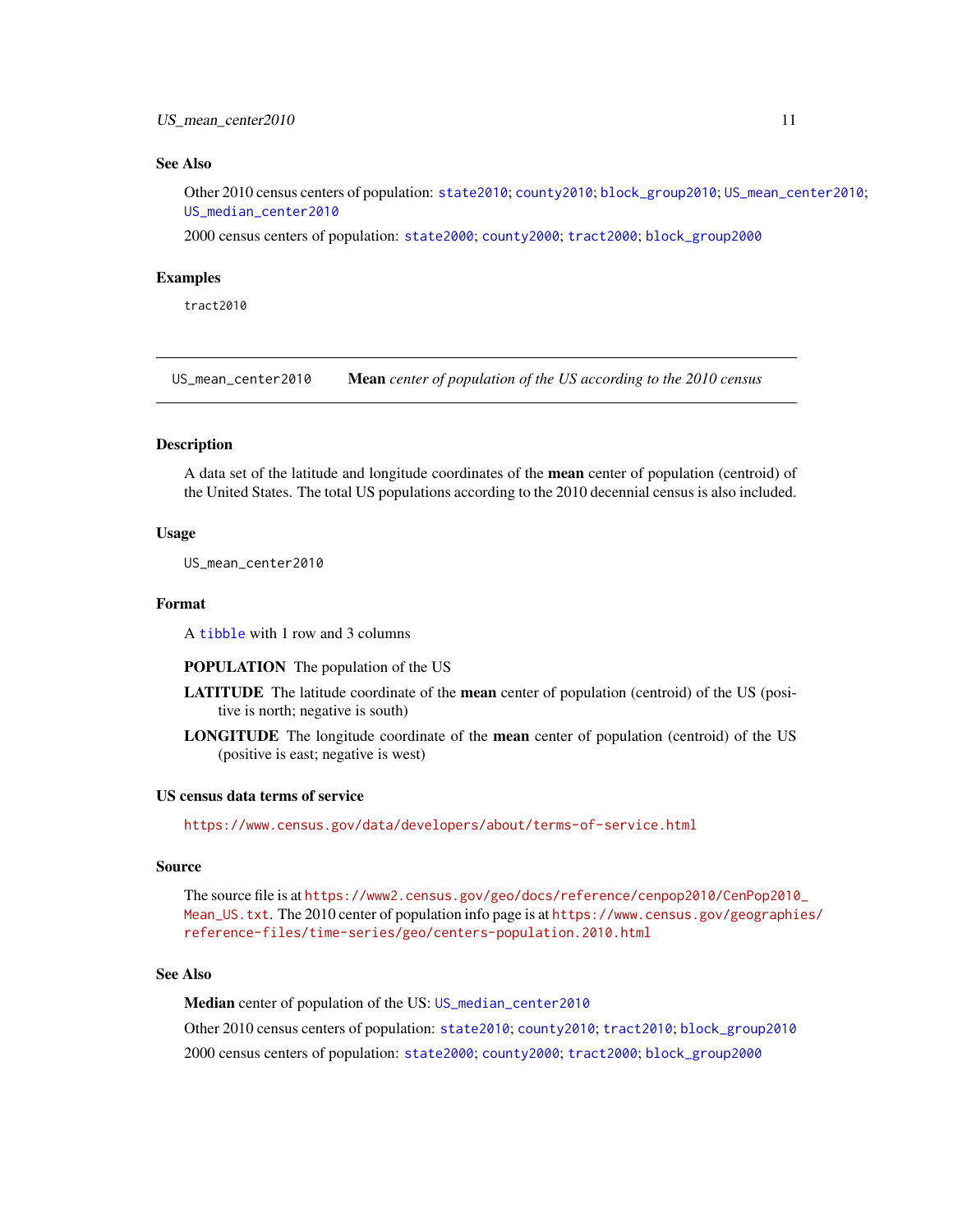#### <span id="page-11-0"></span>Examples

US\_mean\_center2010

<span id="page-11-1"></span>US\_median\_center2010 Median *center of population of the US according to the 2010 census*

#### Description

A data set of the latitude and longitude coordinates of the **median** center of population (centroid) of the United States. The total US populations according to the 2010 decennial census is also included.

#### Usage

US\_median\_center2010

#### Format

A [tibble](#page-0-0) with 1 row and 3 columns

POPULATION The population of the US

- LATITUDE The latitude coordinate of the median center of population (centroid) of the US (positive is north; negative is south)
- LONGITUDE The longitude coordinate of the median center of population (centroid) of the US (positive is east; negative is west)

#### US census data terms of service

<https://www.census.gov/data/developers/about/terms-of-service.html>

#### Source

The source file is at [https://www2.census.gov/geo/docs/reference/cenpop2010/CenPop2010](https://www2.census.gov/geo/docs/reference/cenpop2010/CenPop2010_Median_US.txt)\_ [Median\\_US.txt](https://www2.census.gov/geo/docs/reference/cenpop2010/CenPop2010_Median_US.txt). The 2010 center of population info page is at [https://www.census.gov/geograp](https://www.census.gov/geographies/reference-files/time-series/geo/centers-population.2010.html)hies/ [reference-files/time-series/geo/centers-population.2010.html](https://www.census.gov/geographies/reference-files/time-series/geo/centers-population.2010.html)

#### See Also

Mean center of population of the US: [US\\_mean\\_center2010](#page-10-1)

Other 2010 census centers of population: [state2010](#page-7-1); [county2010](#page-4-1); [tract2010](#page-9-1); [block\\_group2010](#page-2-1) 2000 census centers of population: [state2000](#page-5-1); [county2000](#page-3-1); [tract2000](#page-8-1); [block\\_group2000](#page-1-1)

#### Examples

US\_median\_center2010